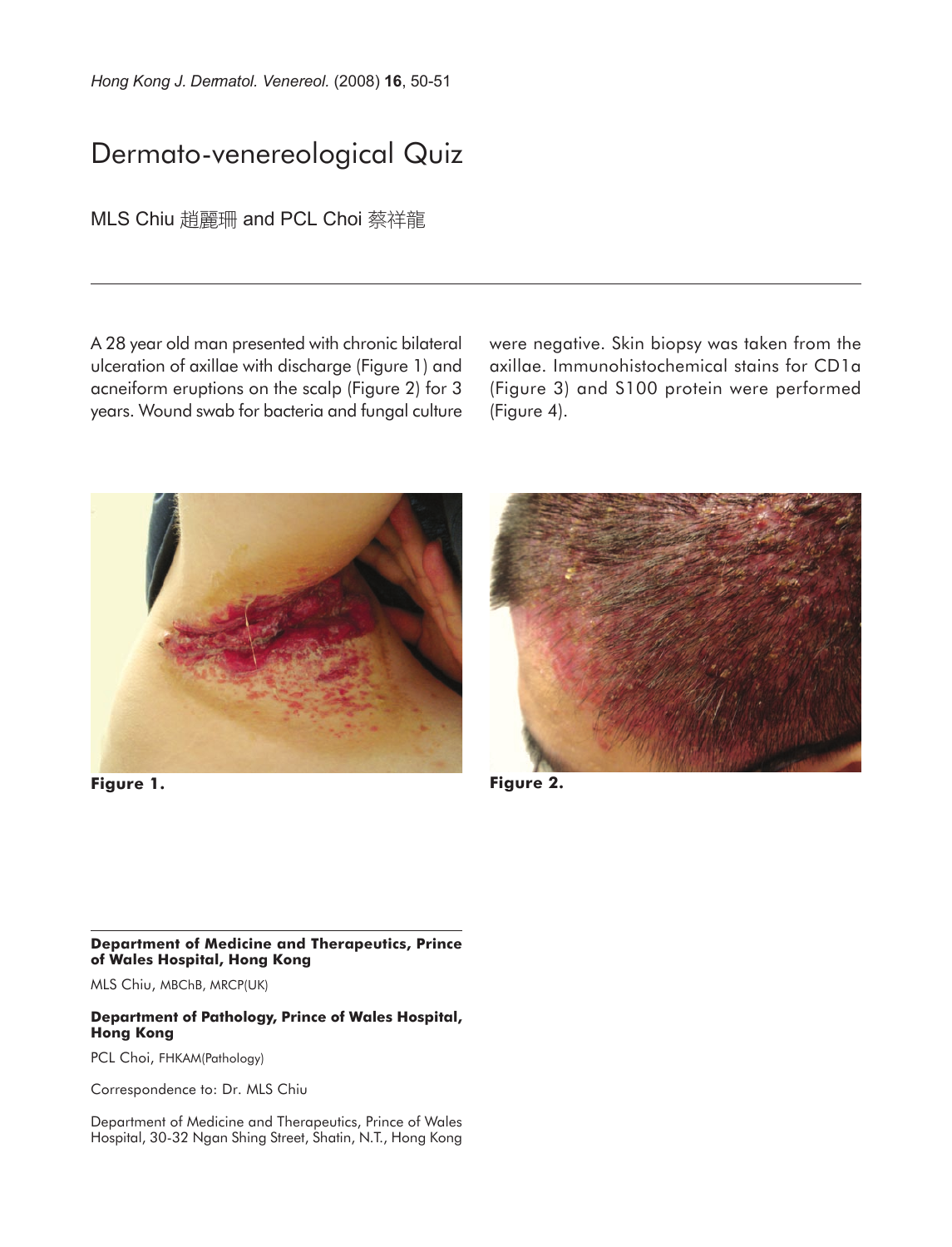



Figure 3. CD1a stain. **Figure 4.** S100 stain.

## **Questions**

- 1. What are the clinical differential diagnoses?
- 2. The CD1a stain and S100 stain are both positive. What is the definitive diagnosis?
- 3. What is the characteristic electron microscopic feature?
- 4. Does he need further investigations?
- 5. What is the prognosis?
- 6. What is the treatment?

(Answers on page 60)